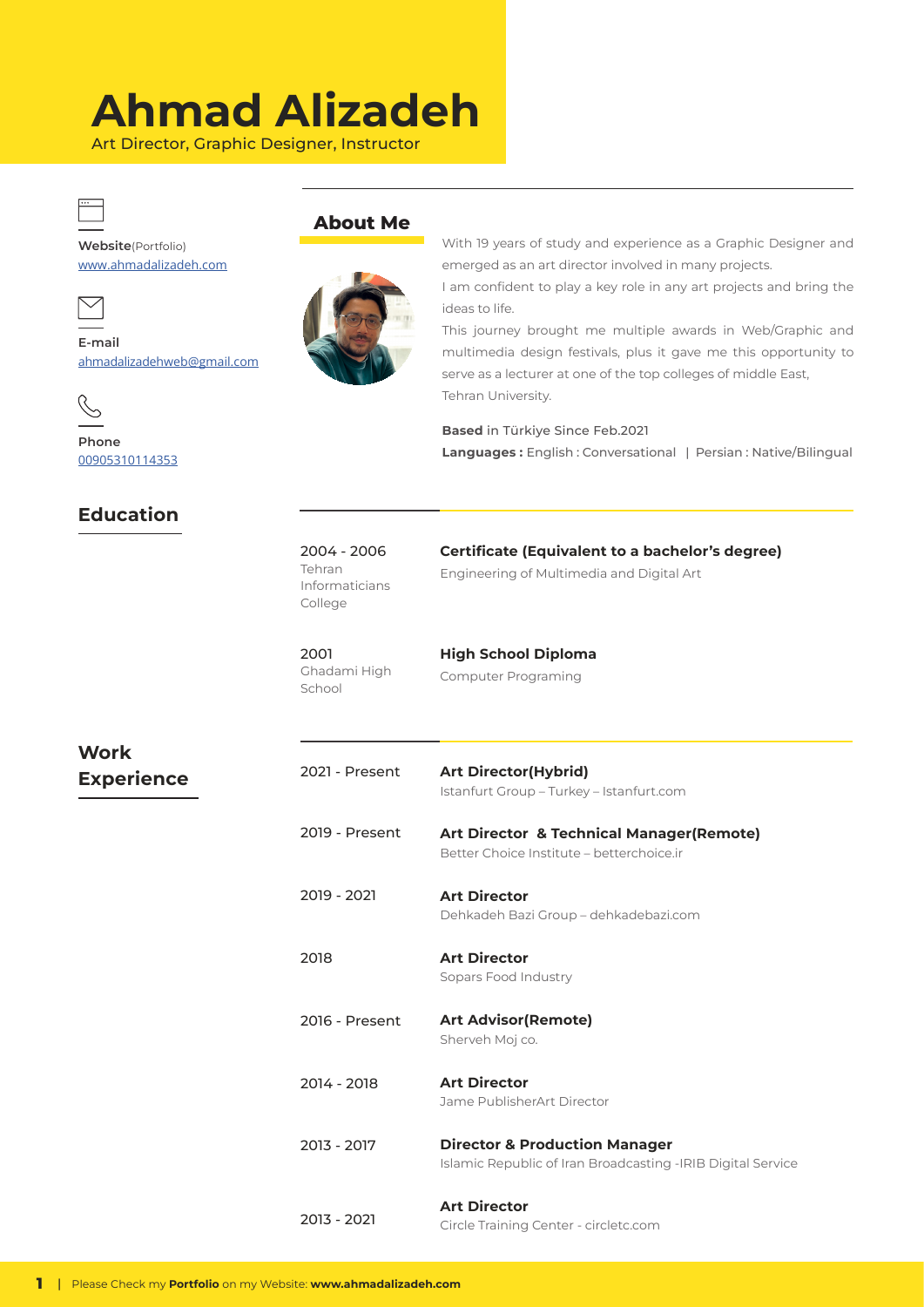| 2010 - 2019 | <b>CEO</b><br>Atrin Training Center - atrintc.com                                             |
|-------------|-----------------------------------------------------------------------------------------------|
| 2010 - 2012 | vProfessional Photoshop Magazine                                                              |
| 2008 - 2021 | <b>Art Director &amp; Senior Graphic Designers</b><br>Targan Co. – targan.ir                  |
| 2006 - 2008 | <b>Senior Graphic Designers</b><br><b>Tetratech Group</b>                                     |
| 2005 - 2007 | Junior Graphic Designers & Photographer<br>Hamshahri Newspaper, newspaper, hamshahrionline.ir |
| 2001 - 2004 | Junior Graphic Designers & Photographer<br>Parmoon Tarh Advertisment Agancy. - Parmoon.com    |

| <b>Teaching</b>   |                |                                                                           |
|-------------------|----------------|---------------------------------------------------------------------------|
|                   |                |                                                                           |
| <b>Experience</b> | 2015 - Present | <b>Lecturer</b>                                                           |
|                   |                | University Of Tehran - College of Fine Arts                               |
|                   |                | Photography Field - Master Degree                                         |
|                   |                | Graphic Design Field - Bachelor Degree                                    |
|                   | 2017 - 2018    | <b>Lecturer</b>                                                           |
|                   |                | University of Applied Science and Technology (UAST)                       |
|                   |                | Photography Field - Bachelor Degree                                       |
|                   | 2010 - 2021    | <b>Instructor</b>                                                         |
|                   |                | Circle Training Center - circletc.com                                     |
|                   |                | Online Course - Photoshop Tutorial                                        |
|                   | 2010 - 2019    | <b>Instructor</b>                                                         |
|                   |                | Atrin Training Center - atrintc.com                                       |
|                   |                | Online Course - Graphic Design Tutorial                                   |
|                   |                | Photography Tutorial                                                      |
| <b>Awards</b>     |                |                                                                           |
|                   | 2017           | <b>Award Nomination</b>                                                   |
|                   |                | Best Poster Designing (Solace Movie Poster)                               |
|                   |                | 14th Image of the year Festival in Iran                                   |
|                   | 2107           | <b>Award Nomination</b>                                                   |
|                   |                | Best Personal Website Design (amirali danaei)<br>9th Iranian Web Festival |
|                   |                |                                                                           |
|                   | 2013           | <b>Award Nomination</b>                                                   |
|                   |                | Best Company Website Design (Goldiran)                                    |
|                   |                | 5th Iranian Web Festival                                                  |
|                   | 2012           | <b>Award Nomination</b>                                                   |
|                   |                | Best Main Page Design (Goldiran)                                          |
|                   |                | 5th Iranian Web Festival                                                  |